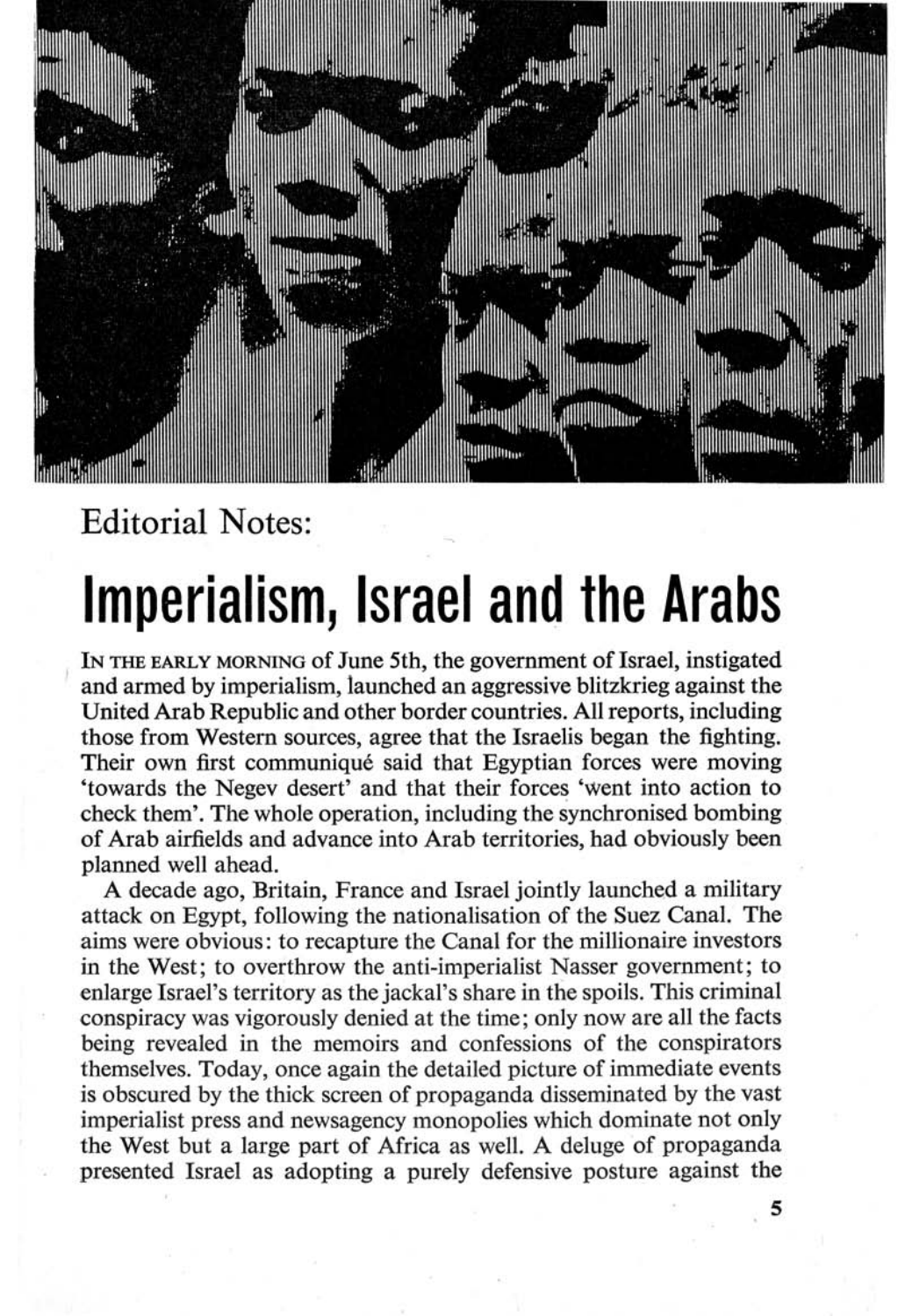threat of the numerically stronger Arab world. But this picture is given the lie, not only by the blatant fact of Israeli aggression, but also by the obvious aims of imperialism and its ally in the Arab world, by the background and events which led up to the renewal of fighting.

As in 1956, it was the challenge of the Arab liberation movement to the vested interests of the imperialists which aroused their anger and desire for vengeance—in this case the militant actions of the progressive government of Syria to restore the oil treasures of the area to the people. The aims of imperialism were again evident-to preserve the interests of the American, British and French oil millionaires; to overthrow progressive governments, particularly those of Syria and the U.A.R.; to secure the territorial aggrandisement of Israel and the return to .colonialism--or ruthless expropriation--of Arab populations..

These were the underlying aims which led to the criminal act of aggression at the beginning of June. No doubt by striking thus the Israelis gained a military advantage. They disabled the Arab air forces and were able to overrun a good deal of territory-with appalling consequences for the inhabitants who were subjected to terror raids employing napalm, and driven from their homes along lines which parallel the American techniques learnt by Dayan on his visit to Vietnam. But these 'advantages' must be weighed against the universal condemnation of a flagrant breach of international law and the Charter of the United Nations, by virtue of whose authority Israel owes its very existence.

Swift Soviet initiative at the U.N. Security Council—taken, no doubt with the agreement and co-operation of the U.A.R. and other victims of aggression-succeeded in imposing a cease-fire. The European socialist countries, in a joint top·level declaratioo, joined in expressing their 'full and complete solidarity' with the Arab peoples in their just struggle, and undertaking to render them aid 'in the cause of repelling aggression and defending their national independence and territorial integrity'. They have followed this up with the breaking off

The first duty of Africans in every part of our continent must be to add their voices of protest and condemnation to those of the rest of the 'three continents', the socialist world and the revolutionary working~ class movement of West Europe and North America. We do so not only because of our deep feelings of solidarity with our brothers of the Arab countries, and our fellow-Africans of Egypt, Sudan, Morocco, Algeria and Tunis who are directly involved. We cannot overlook the fact that -knowing that their action might precipitate a conflict of the major powers-the government of Israel recklessly ignited the fuse to an explosion which might have well unleashed an international nuclear holocaust.

6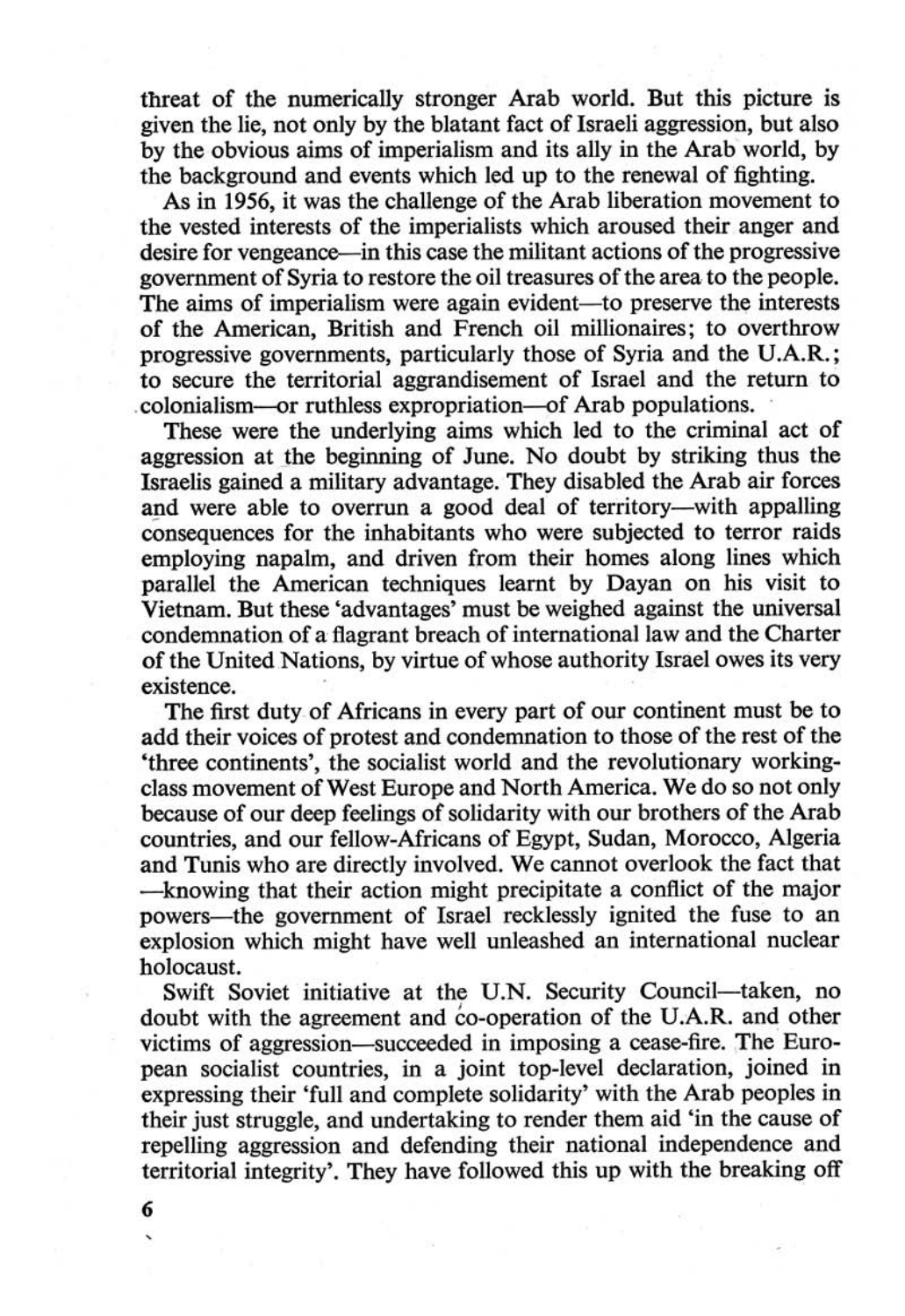of diplomatic relations with Israel, following the continuation of aggression after the U.N. ceasefire order.

Such determined evidence of resistance, coupled with the still unbroken unity of the Arab countries, have helped to curb the aggressive imperialist drive in the North of our continent. But the situation remains unstable, unresolved and extremely dangerous to peace and the cause of Africa.

So long as the Israeli ruling circles, who have aligned themselves completely with imperialism, remain in possession of Arab territories they have seized by aggression, so long as they refuse to permit the Palestinian Arabs, unjustly expelled from their motherland, to return, and so long as they maintain their violent resistance to the cause of Arab liberation, no lasting settlement is possible up North.

The latest events have evidenced certain unfortunate weaknesses within the Arab countries. The deeply moving demonstrations of the Egyptian workers and peasants, which irresistably brought about the return to office of President Nasser after his resignation, was a decisive . and unprecedented intervention of the people, a rebuff and a warning to reactionary elements in the country. But there can be little doubt that feudalism and reaction will still have to be fought hard and decisively, under the leadership of a dedicated and convinced socialist vanguard. Only history will tell to what extent treason and lack of patriotic and socialist conviction played their part in the early reverses on the battlefield. But the arrest of hundreds of leading members of the officer corps may well indicate an influential element in the U.A.R. which is more interested in the defeat of the progressive socialist policies of the Nasser leadership than in the patriotic cause of the motherland.

We must draw attention, too, to the serious weaknesses of policy which allowed certain elements in the Arab front to becloud the just cause of the Arab peoples by wild declamations regarding the 'destruction' of Israel and 'driving them (the Israelis) into the sea'. Whatever the provocation, we in South Africa know all too well the dangers of confounding hatred of oppressors with racialism. Such ill-advised and unprincipled statements merely strengthened the propaganda of the Israel ruling circles, and made far more difficult the task of such genuinely anti-imperialist and anti-Zionist elements as the Israeli Communist M.P.s, Comrades Vilner and Toubi, whose heroism in standing out against the aggression, in the face of unbridled chauvinism and war-hysteria, was beyond all praise.

These weaknesses must and no doubt will be corrected. But first and foremost, for any sort of peaceful and lasting settlement to be reached in the Arab lands, imperialism must be repelled. The Israeli forces must be compelled to go back to the frontiers beyond which they have

7